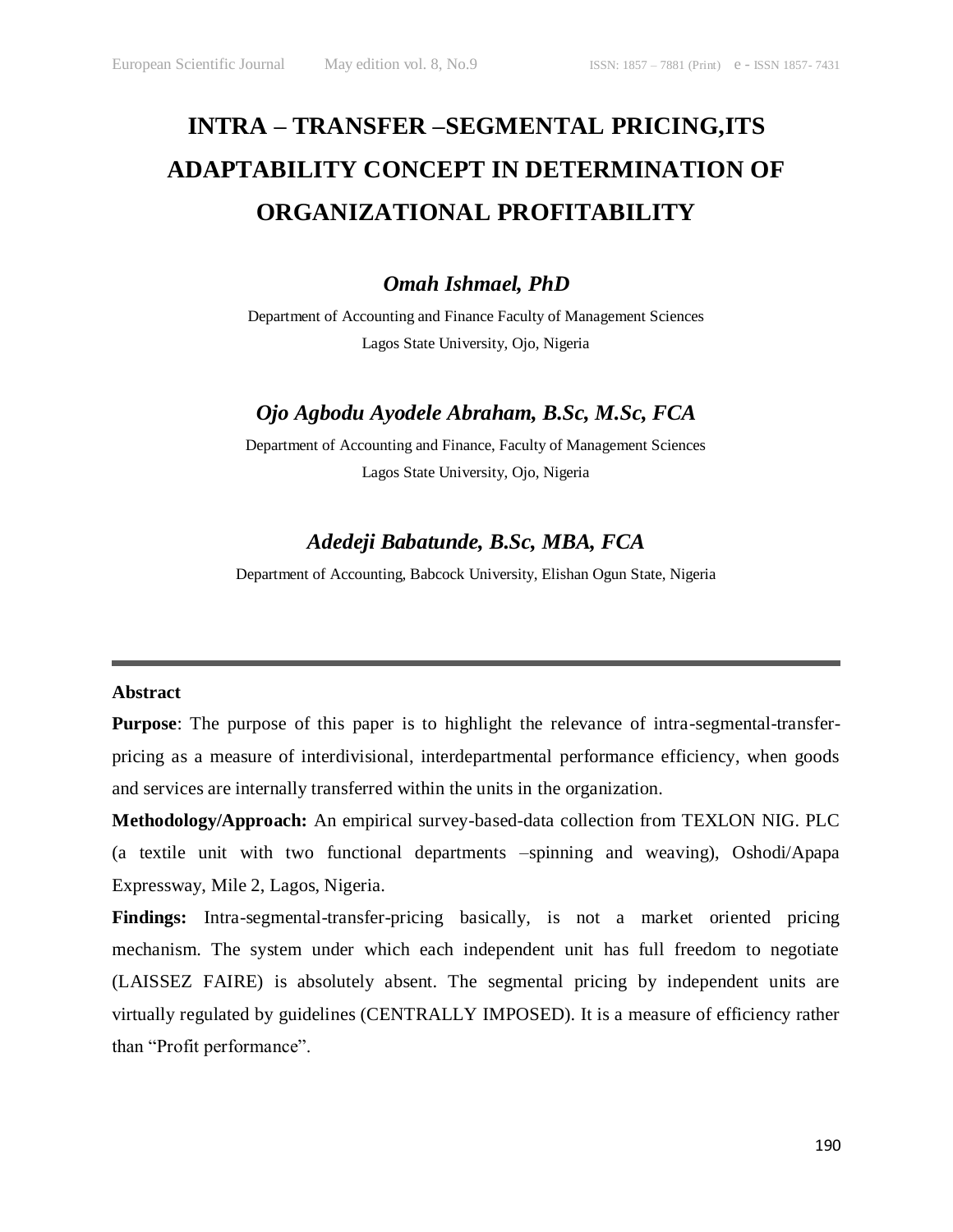#### **Research Limitations/Implications:**

- i. In intra-segmental-transfer pricing, selling divisions are allowed to recover selling expenses from the user divisions even though no selling expenses are virtually incurred on intra-segmental transfers.
- ii. The measurement of segmental profit performance is not possible under regulated guidelines (centrally imposed pricing), hence, profit performance of each unit cannot be measured with absolute certainty.

**Practical Implication:** Intra-segmental transfer-pricing is not a measure of divisional profit performance, its utility is limited to internal adaptability scenario.

**Originality/Value:** This paper exhibits more light on the theory/concept of segmental-transfer pricing as a measure of segmental profit performance and its theoretical utility rather than absolute measure of profitability.

**Keywords:** Efficiency, performance, laissez faire, centrally imposed pricing, independent units, regulated guidelines, negotiated prices, segmental-transfer-pricing.

#### **Introduction:**

Companies have the problem of pricing goods and services which are virtually transferred to other divisionals/units of the same organization, such pricing is referred to as "intra-segmental", "intradivisional" or "transfer pricing". The term "intra-segmental-transfer" is used to include any transfer of products between divisions, plants or units (V.K. Sexena and C.D Vashist 1994). Products transferred may include partly finished goods or finished goods transferred for use (Khan and Jain 2007). The value at which goods and services are transferred from one unit to another is termed intra-segmental-transfer-price.

A well established method of measuring the efficiency of the organization is decentralization, which usually involves the setting up of a number of separate profit centres. When each decentralized unit of the organization is deemed as a profit centre and transfer of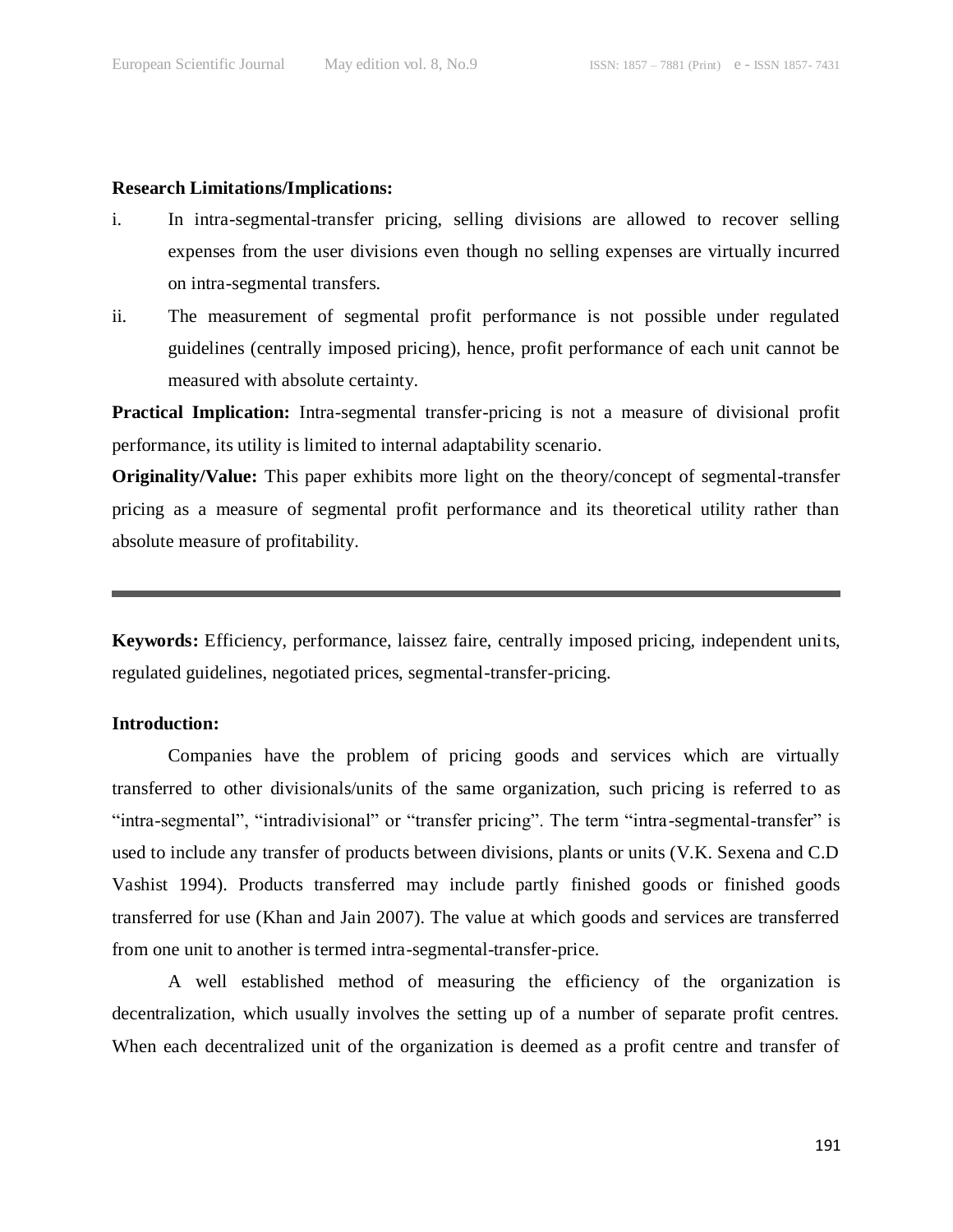goods and services between the independent profit centres take place, the problem of intrasegmental-transfer pricing arises.

**Objectives of Intra-Segmental-Transfer-Pricing:** The objectives of intra-segmentaltransfer-pricing should be:

- \* To foster commercial attitude on those who are responsible for the performance of profit centres. The main emphasis is on profitability. The objective focuses on the units to improve their profit position.
- $\mathbf{\hat{P}}$  Optimize the profit of the organization over a given period of time. The emphasis is on maximum utilization of capacity.
- Optimize the allocation of financial resources. This is a long-term focus. The allocation of resources is based on relative performance of various profit centres, which in are turn the influenced by segmental-transfer-pricing policies.

**Literature Review:** Segmental-transfer-pricing methods are basically classified into three classifications:



#### **COST-BASED-SEGMENTAL-TRANSFER-PRICING INCLUDES:**

- Actual cost of production.
- $\mathbf{\hat{\cdot}}$  Variable cost.
- Standard cost.
- $\mathbf{\hat{\cdot}}$  Cost of sales.
- $\bullet$  Cost sales (+).
- ❖ Opportunity cost based pricing.
- ❖ Prorating based pricing.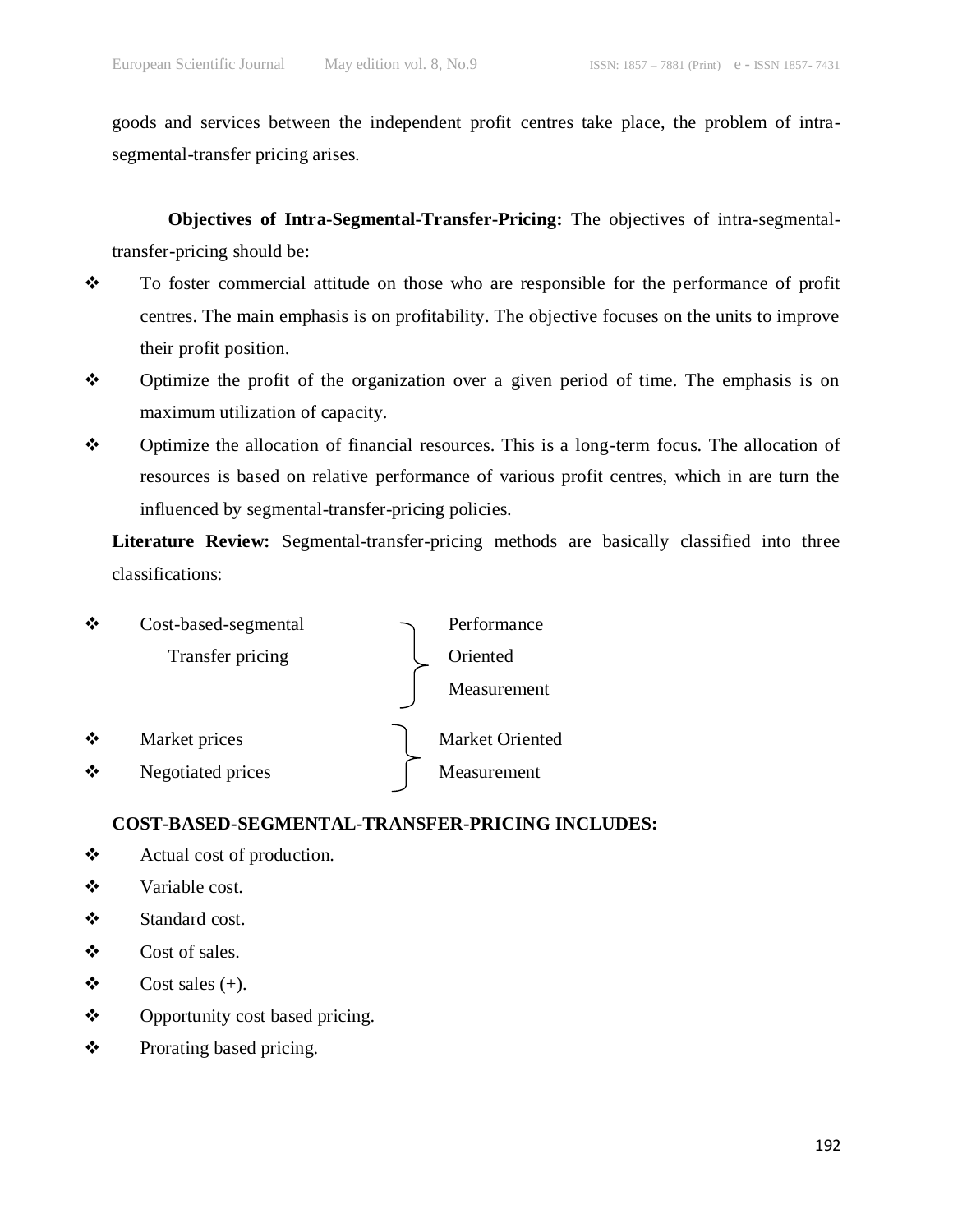**Actual Cost of Production:** The purpose of adopting actual cost of production as a measure of profit performance is to meet the demand of user unit. Therefore, the responsibility for profit performance is centralized rather than decentralization which is a divergence to market oriented concept profit performance.

**Variable Cost:** When it is not the purpose to measure the profit performance of each unit, but the overall profitability (performance) of the organization, the price equal to variable cost is used. The technique is useful when the capacity of the selling unit is idle (C.D. Vashist and V.K Sexena 1994).

The adoption of VC in segmental transfer pricing will lead to full utilization of capacity.

**Standard Cost:** All segmental-transfers are valued at standard cost. The variations are absorbed by the selling or supplying units. The responsibility of profit performance is centralized (Khan and Jain 2007). Profit performance of each unit cannot be measured.

**Cost of Sales:** In addition to actual cost of production, expenses of selling and distribution, administration are allowed to be recovered from the user division. The managers of supplying divisions are not permitted to make profits on goods transferred internally. The supplying division is allowed to recover full cost of goods transferred. The measurement of divisional profit performance hence cannot be measured.

**Cost of Sales (+):** The selling division is allowed to recover full cost of sales (+) makeup or an allowance for profit. This allowance is expressed as a percentage of capital employed or cost of sales. The fallacy is that, the selling divisions are allowed to recover selling expenses from the user divisions even though no selling expenses were incurred on inter-segmental transfers. To meet this objective, actual cost (+) profit margin is used for transfer pricing. Profit performance of each unit is therefore measurable and efficiency can be reasonably fixed. This profit is termed "notional profit" as it is not market oriented decision.

**Opportunity - Cost - Based - Segmental - Transfer - Pricing:** HORNGREN observed that for decision making purposes, a segmental transfer price should be one which is based on marginal (incremental) cost of goods (+) any opportunity cost to the organization as a whole (for not being able to use the gods in the best possible way). He said, the effect differs in different situations"

• In perfectly competitive market: That is, all goods sold internally can be sold externally, intra-segmental-transfer pricing is: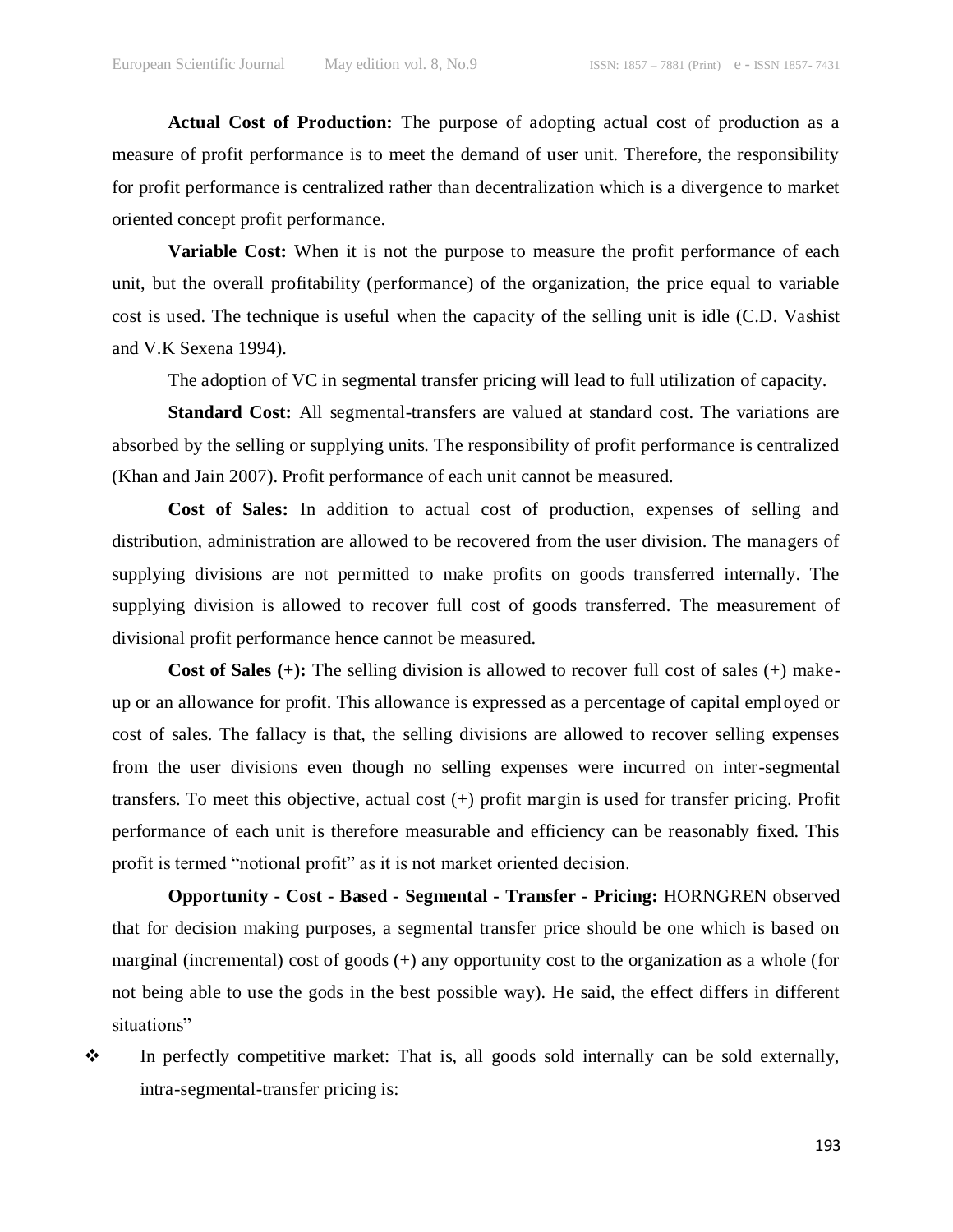$SVC + LCM = Prevailing Market Price$ 

Where:

| $SVC =$ |     | Standard variable cost   |
|---------|-----|--------------------------|
| LCM –   | $=$ | Lost contribution margin |

 $\mathbf{\hat{P}}$  In slightly imperfect competitive market:

SVC + LCM is a Market Adjusted price, that is prevailing market price less economics achieved by selling internally.

• In perfectly competitive or slightly imperfect market: That is most products sold externally. Products sold internally do not have a market price. Production capacity used to produce internally sold goods can be used to produce externally sold products. segmental-transferpricing equal to:

 $SVC + LCM =$  Phantom Market Price.

**Prorating-Based-Transfer Pricing:** It is used in a special situation where the group or units as a whole benefits from doing the work internally rather than accepting external quotation. The contribution advantage is shared equitably between the divisions involved through negotiation.

**Market Pricing:** A competitive market implies the existence of buyers and sellers. Such market provides an incentive to efficient production because excessive costs cannot be passed on to buyers. Since market price will, by and large be determined by demand and supply in the long-run, it is possible that profits which result under this will provide a good indictor of the overall efficiency of the various units. Competitive market price provides reliable measure of divisional income because this price is established independently.

**Negotiation Price:** Each decentralized unit is considered as an independent unit and competitive price is arrived at by negotiation. The segmental managers have full freedom to go for outside purchases if the prices quoted by divisions are not acceptable. A system of negotiated prices will foster the commercial attitude among divisions of the unit.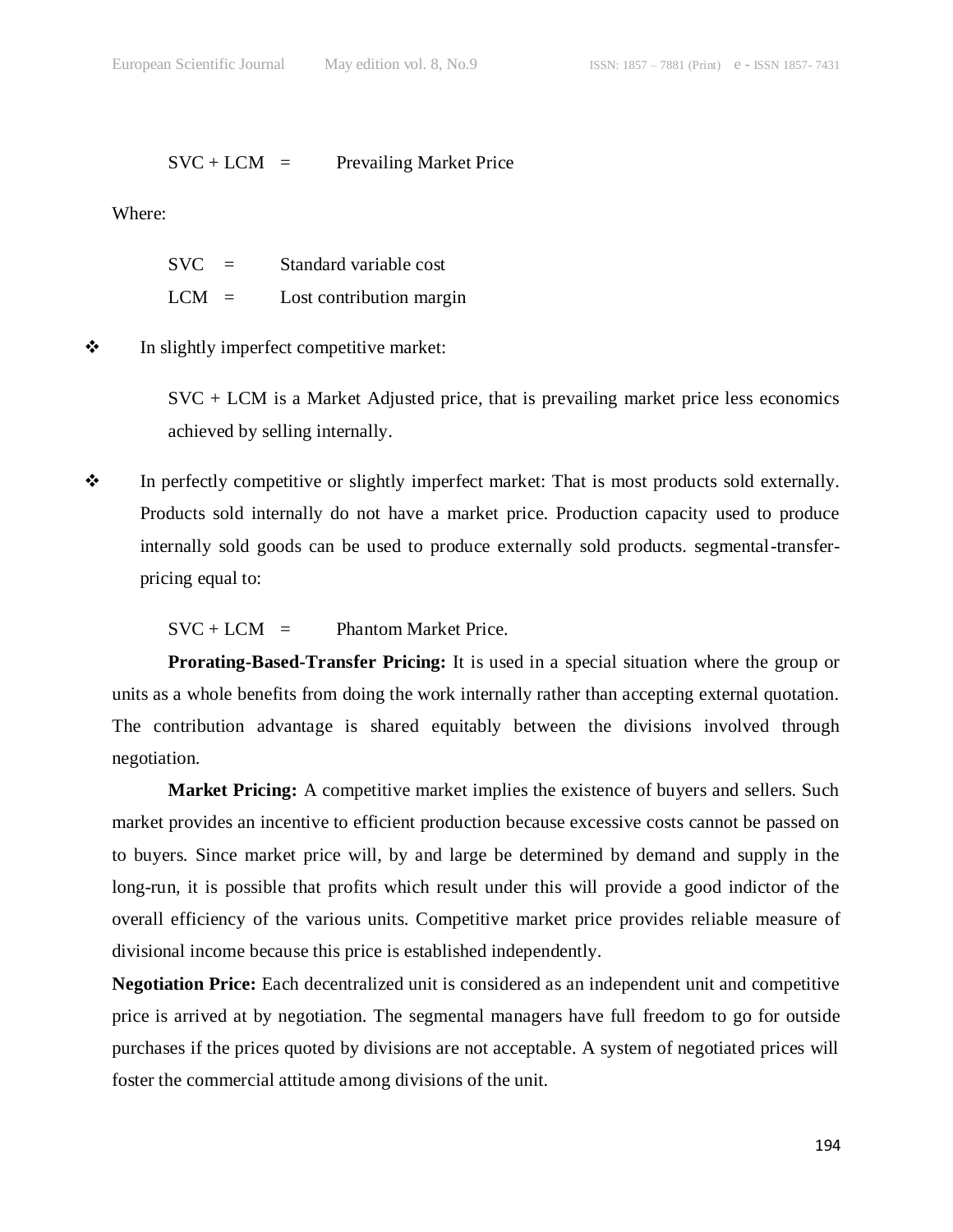**Segmental-Transfer Pricing, Not Market Oriented Mechanism:** The administration of segmental transfer pricing is the sole responsibility of the top management. The overall objective while regulating prices is kept in view. Pricing disputes may arise between the receiving and the giving units, should be settled at divisional levels or be referred to the top management. In order to have effective system of segmental transfer pricing:

- $\mathbf{\hat{P}}$  Prices of all inter-divisional transfers should be determined by negotiation.
- Stephalism Superiators must have access to full data on alternative sources and markets.
- $\mathbf{\hat{P}}$  Buying and selling divisions must adhere to the guidelines.

**Mathematical Application:** The rate at which goods and services of selling units are transferred to the buying divisions can be ascertained through mathematical application, adopting market oriented mechanism.

Considering the data procured from the organization under study:

**Data 1:** TEXLON Plc is in collaboration with non –indigenous company to produce Local Asoke – Weaving. The yarn component (Man-made fibre) is imported, while others are locally produced, using both standard and non-standard fibres. The information procured is;

I. Cost of indigenous fibres in a batch (roll of produced Asoke):

|     | Standard fibres                  | $\cancel{+}$ 18,000                 |
|-----|----------------------------------|-------------------------------------|
|     | Non Standard fibres              | $\cancel{ }427,000$                 |
|     |                                  | $\cancel{\text{N}}$ 45,000 per roll |
|     |                                  |                                     |
| П.  | Cost of imported man-made fibres | $\approx 36,400$ per roll           |
| Ш.  | Cost of blending (yarn)          | $\approx 10,000$ per roll           |
|     |                                  |                                     |
| IV. | Technical know-how               | $\approx 100$ per roll.             |

V. TEXLON NIG. PLC is to pay a royalty at 10% of selling price fixed by it for sale in the local market, less cost of landed imported components of man-made fibres, less cost of standard components produced locally. TEXLON NIG. PLC has fixed 20% profit on selling prices. Determine the intra-segmental-transfer-price which the TEXLON NIG. PLC should accept for local sale.

#### **TEXLON NIG. PLC SHOULD ACCEPT FOR LOCAL SALE:**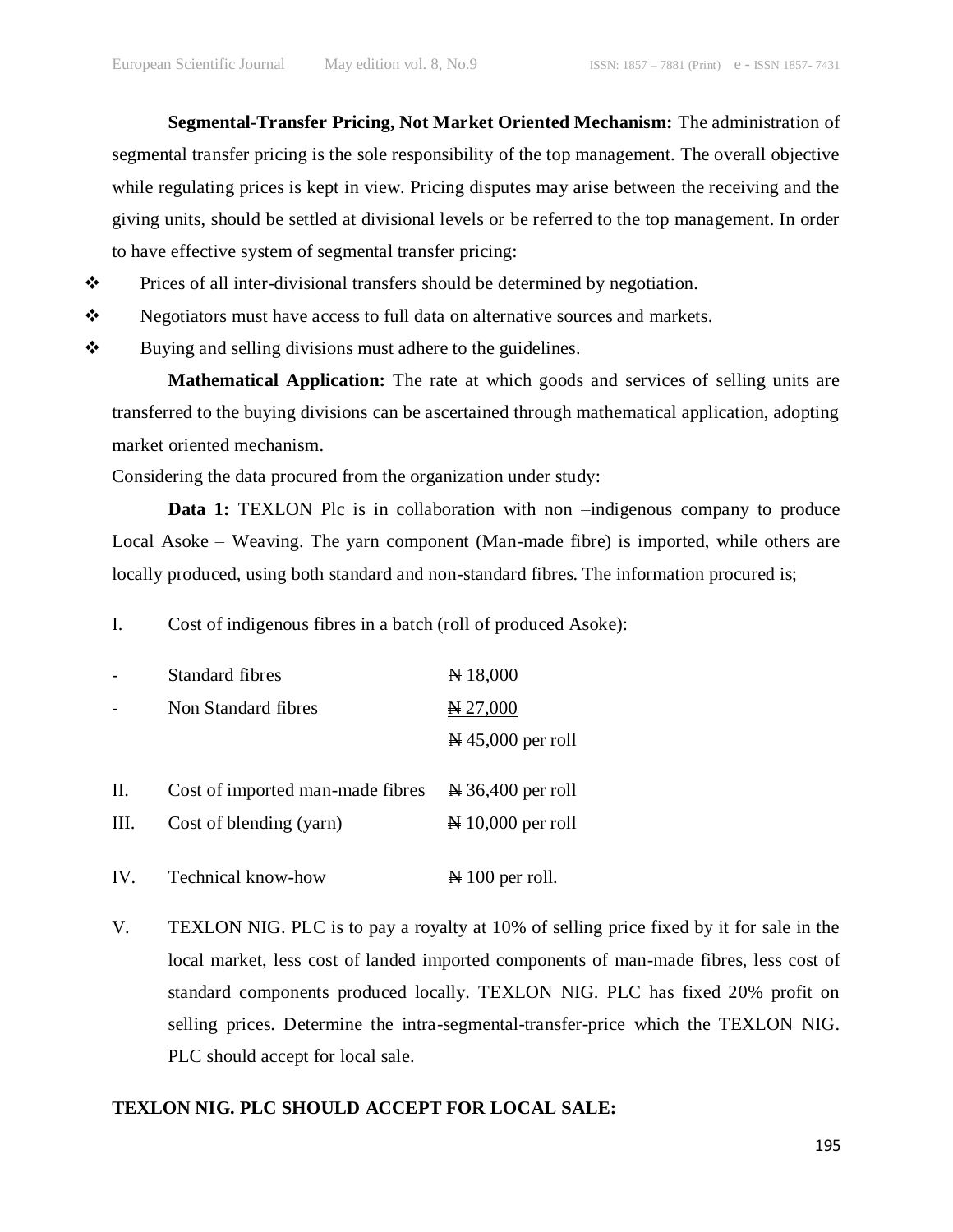# Suppose Selling Price  $= x$  and royalty  $= y$ .

| X | $=$ $-$ | $(\frac{\text{N}}{91500} + \text{y} + 25\%)(91500 + \text{y})$ |
|---|---------|----------------------------------------------------------------|
|   |         | $\cong 91500 + y + \cong 22875 + 0.25y$                        |
|   |         |                                                                |
|   |         | $0.10 \div N$ 26400 N 19000                                    |

| $\equiv$ | $0.10$ (X – $\leftrightarrow$ 36400 - $\leftrightarrow$ 18000) |
|----------|----------------------------------------------------------------|
|          |                                                                |

## Multiplying Equation (ii) by 1.25

| 1.25y | $=$ | $(0.10x + 1.25) - (4.5440x 1.25)$ |
|-------|-----|-----------------------------------|
| 1.25y | $=$ | $0.125x - 46800$ (ii)             |

## Re –arranging equation (i)

| X          | $\cancel{114375} + 1.25y$ (i) |  |
|------------|-------------------------------|--|
| $-1.25y =$ |                               |  |

Hence:

| $1.25y =$      |                     |
|----------------|---------------------|
| $-1.25y =$     |                     |
|                | $-0875x +$ N 107575 |
| $0.875x =$     | $\cancel{ }4107575$ |
| $\therefore$ X | N 122943            |

The value of y (royalty).

| Putting x | $=$      | $\cancel{\text{N}}$ 122943 in Equation (iv) |
|-----------|----------|---------------------------------------------|
| $-1.25y$  | $\equiv$ | $-x + \frac{N}{2}$ 114375                   |
| $-1.25y$  | $=$      | $-$ N 122943 + N 114375                     |
| $-1.25y$  | $\equiv$ | $-$ N 8568                                  |
|           |          | $\cancel{+}$ 6854                           |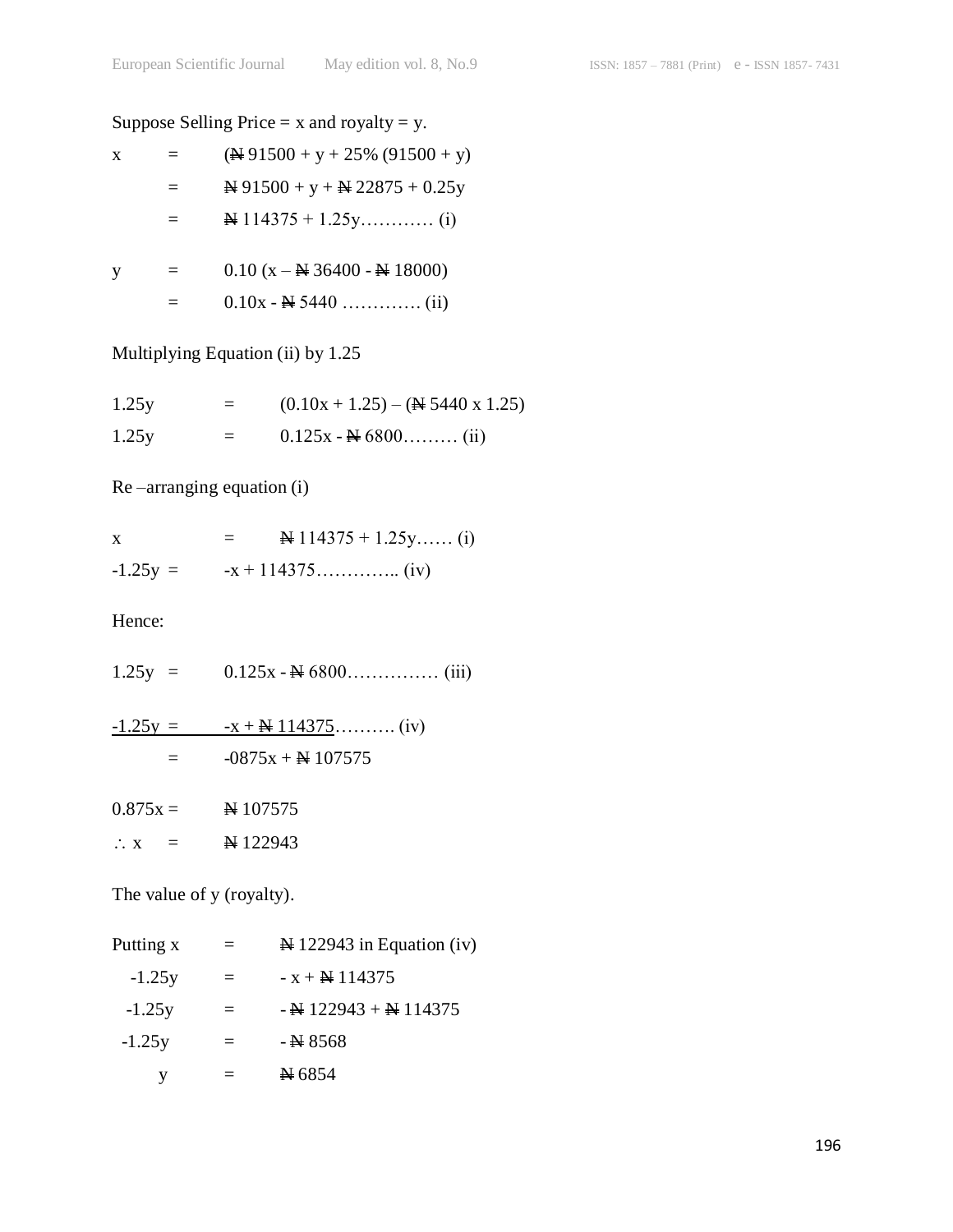#### **Validity test:**

| $\blacktriangleright$ | Landed cost of imported                         |          |                     |
|-----------------------|-------------------------------------------------|----------|---------------------|
|                       | Component per roll                              |          | $\cancel{H}$ 36,400 |
| ➤                     | Cost of indigenous                              |          |                     |
|                       | Man-made component per roll                     |          | $\cancel{H}$ 45,000 |
| $\blacktriangleright$ | Cost of blending (yarn) per roll                | $\equiv$ | $\cancel{H}$ 10,000 |
| ➤                     | Cost of technical know-how per roll             | $=$      | 100<br>N            |
|                       | Total cost excluding royalty                    | $=$      | $\cancel{+}$ 91,500 |
| $\blacktriangleright$ | Add royalty $(y)$                               |          | 6,845<br>N          |
|                       | Total cost including royalty                    | $=$      | $\cancel{+}$ 98,354 |
| $\blacktriangleright$ | *Add profit 20% on sales or 25% at cost*        | $\equiv$ | $\cancel{14.589}$   |
| ➤                     | Segmental transfer price for local market $(x)$ |          | ¥12,2943            |

| <b>Note</b>              |                       |
|--------------------------|-----------------------|
| At cost                  | at sales              |
| $\frac{1}{4}$ 100 0r 25% | $1$ or $100$ or $20%$ |
| 400                      | 500<br>5              |
|                          |                       |
|                          |                       |

**Conclusion:** Segmental-transfer-pricing basically is not a market oriented pricing mechanism. It is notional concept and its adaptability is mainly useful for internal decisions.

#### **References:**

 $\blacktriangleright$ 

Brown J.L & Owler L.W. (1978) 14<sup>th</sup> Edition Wheldon's

Cost Accounting and Cost Methods, Macdonald and Evans Ltd, Estover, Plymouth PL6 – 7P2.

Jain P.K & Khan M.Y (2003):  $1^{st}$  Edition Cost Accounting and Financial Management Tata

McGraw-Hill Publishing Company Ltd, New Delhi – India.

Jain P.K & Khan M.Y (2007): 14<sup>th</sup> Edition, Management Accounting, Tata McGraw-Hill